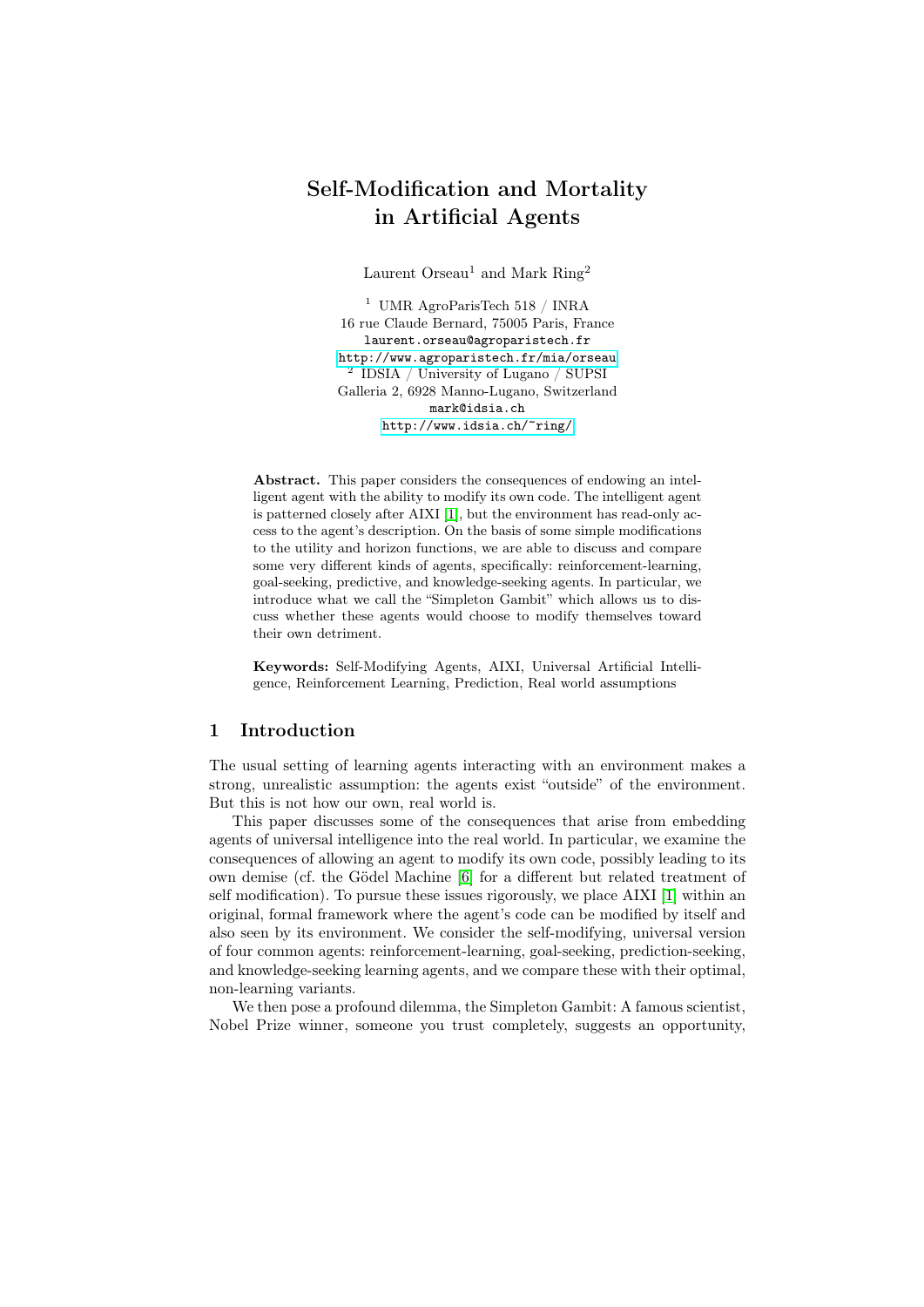#### 2 Self-Modification and Mortality in Artificial Agents

an operation that will make you instantly, forever and ultimately happy, allknowing, or immortal (you choose) but at the important cost of becoming as intelligent as a stone. Would you take it? Of course, there is still a positive chance, however small, that the operation might go wrong. . .We consider the responses of the various agents and the ramifications, generally framing our observations as "statements" and (strong) "arguments", as proofs would require much more formalism and space.

# 2 Universal agents  $A_x^{\rho}$

We wish to discuss the behavior of four specific learning agents, but first we describe the environment or "universe" with which they will interact. Each agent outputs actions  $a \in \mathcal{A}$  in response to the observations  $o \in \mathcal{O}$  produced by the universe. There is a temporal order, so that at time  $t$  the agent takes an action  $a_t$  and the universe responds by producing an observation  $o_t$ .

The universe is assumed to be computable; i.e., it is described by a program  $q \in \mathcal{Q}$ , where  $\mathcal{Q}$  is the set of all programs. The set of all universes that are consistent with history h is denoted  $\mathcal{Q}_h$ . To say that a program q is consistent with  $h = (o_0, a_0, ..., o_t, a_t)$  means that the program outputs the observations in the history if it is given the actions as input:  $q(a_0, ..., a_t) = o_0, ..., o_t$ .

In the rest of the paper, certain conventions will be followed for shorthand reference:  $t<sub>h</sub>$  refers to the time step right after history  $h$ , and is therefore equal to  $|h|+1$ ; |q| refers to the length of program q;  $h_k$  is the  $k^{th}$  pair of actions and observations, which are written as  $a_k$  and  $o_k$ .

We will discuss four different intelligent agents that are each variations of a single agent  $A_x^{\rho}$ , based on AIXI [\[1\]](#page-9-0) (which is not computable).<sup>[3](#page-1-0)</sup>  $A_x^{\rho}$  chooses actions by estimating how the universe will respond, but since it does not know which universe it is in, it first estimates the probability of each. The function  $\rho: \mathcal{Q} \to (0, 1]$  assigns a positive weight (a prior probability) to each possible universe  $q \in \mathcal{Q}$ . As a convenient shorthand,  $\rho(h)$  refers to the sum of  $\rho(q)$  over all universes consistent with  $h: \rho(h) := \sum_{q \in \mathcal{Q}_h} \rho(q)$ , which must be finite. Given a specific history, the agent can use  $\rho$  to estimate a probability for each possible future based on the likelihood of all the universes that generate that future.

For the agent to choose one action over another, it must value one future over another, and this implies that it can assign values to the different possible futures. The assignment of values to futures is done with a utility function  $u : \mathcal{H} \to [0, 1],$ which maps histories of any length to values between 0 and 1.

To balance short-term utility with long-term utility, the agent has a horizon function,  $w : \mathbb{N}^2 \to \mathbb{R}$ , which discounts future utility values based on how far into the future they occur. This function,  $w(t, k)$ , depends on t, the current time step, and  $k$ , the time step in the future that the event occurs. In general, it must be summable:  $\sum_{k=t}^{\infty} w(t, k) < \infty$ .

<span id="page-1-0"></span><sup>&</sup>lt;sup>3</sup> Only incomputable agents can be guaranteed to find the optimal strategy, and this guarantee is quite useful for discussions of the agents' theoretical limits.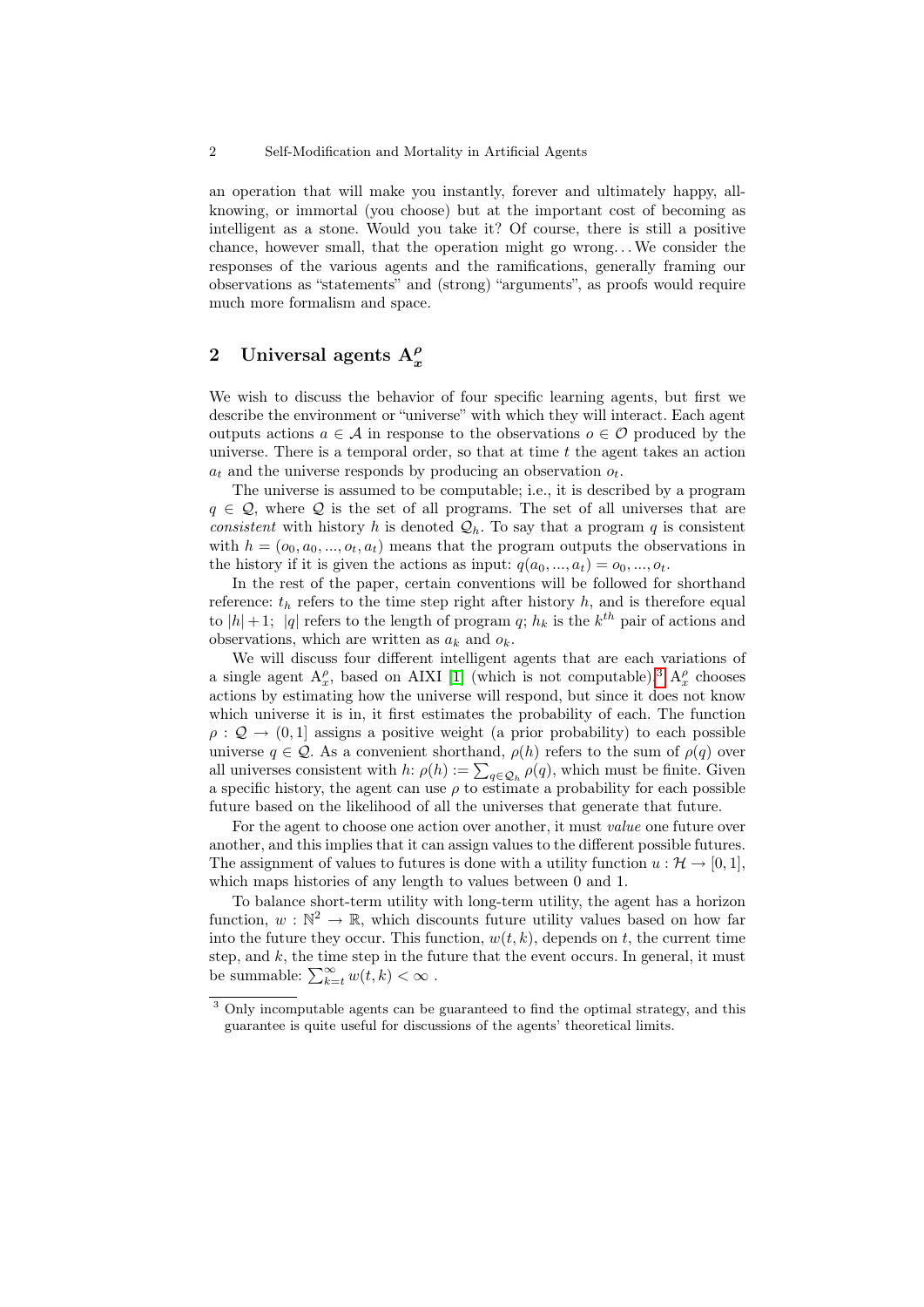These two functions, u and w, allow the agent at time t to put a value  $v_t(h)$ on each possible history  $h$  based on what futures are possible given a particular action set. The value  $v_t(h)$  is shorthand for  $v_t^{\rho,u,w,\mathcal{A},\mathcal{O}}(h)$ , which completely specifies the value for a history, with given utility and horizon functions at time t. This value is calculated recursively:

<span id="page-2-3"></span><span id="page-2-1"></span>
$$
\mathbf{v}_t(h) := w(t, |h|) \ u(h) + \max_{a \in \mathcal{A}} \mathbf{v}_t(ha) \tag{1}
$$

$$
v_t(ha) := \sum_{o \in \mathcal{O}} \rho(o \mid ha) \ v_t(hao) \ . \tag{2}
$$

The first line says that the value of a history is the discounted utility for that history plus the estimated value of the highest-valued action. The second line estimates the value of an action (given a history) as the value of all possible outcomes of the action, each weighted by their probability (as described above). Based on this, the agent chooses<sup>[4](#page-2-0)</sup> the action that maximizes  $v_{t_h}(h)$ :

<span id="page-2-2"></span>
$$
a_{t_h} := \operatorname*{argmax}_{a \in \mathcal{A}} \mathbf{v}_{t_h}(ha)
$$
\n<sup>(3)</sup>

Thus, the behavior of an agent is specified by choice of  $\rho$ ,  $u$ , and  $w$ .

### <span id="page-2-4"></span>2.1 Various universal agents

The four different agents considered here are described in detail below. They are (1) a (fairly traditional) reinforcement-learning agent, which attempts to maximize a reward signal given by the environment;  $(2)$  a goal-seeking agent, which attempts to achieve a specific goal encoded in its utility function; (3) a prediction-seeking agent, which attempts to predict its environment perfectly; and (4) a knowledge-seeking agent, which attempts to maximize its knowledge of the universe (which is not the same as being able to predict it well).

The reinforcement-learning agent,  $A_{rl}^{\rho}$ , interprets one part of its input as a reward signal and the remaining part as its observation; i.e.,  $o_t = \langle \tilde{o}_t, r_t \rangle$ , where  $\tilde{o}_t \in \tilde{\mathcal{O}}$ , and rewards are assumed to have a maximum value, and can, without loss of generality, be normalized such that  $r_t \in [0,1]$ . The utility function is an unfiltered copy of the reward signal:  $u(h) == r_{|h|}$ . We use a simple binary horizon function with a constant horizon m:  $w(t, k) = 1$  if  $k - t \leq m$  and  $w(t, k) = 0$  otherwise; but the following discussion should remain true for general computable horizon functions. For the special case of the reinforcement-learning agent AIXI:  $\rho(h) = \xi(h) := \sum_{q \in \mathcal{Q}_h} 2^{-|q|}$ .

The goal-seeking agent,  $\overline{A_g}^{\rho}$  has a goal g, depending on the observation sequence, encoded in its utility function such that  $u(h) = g(o_1, ..., o_{h}) = 1$  if the goal is achieved at  $t = |h|$  and 0 otherwise. The goal can be reached at most once, so  $\sum_{t=0}^{\infty} u(h_t) \leq 1$ . We use a discounted horizon function  $w(t, k) = 2^{t-k}$  to favor shorter strings of actions while achieving the goal. One difference between  $A_{g}^{\rho}$  and  $A_{rl}^{\rho}$  is that the utility values of  $A_{rl}^{\rho}$  are merely copied directly from the

<span id="page-2-0"></span><sup>4</sup> Ties are broken in lexicographical order.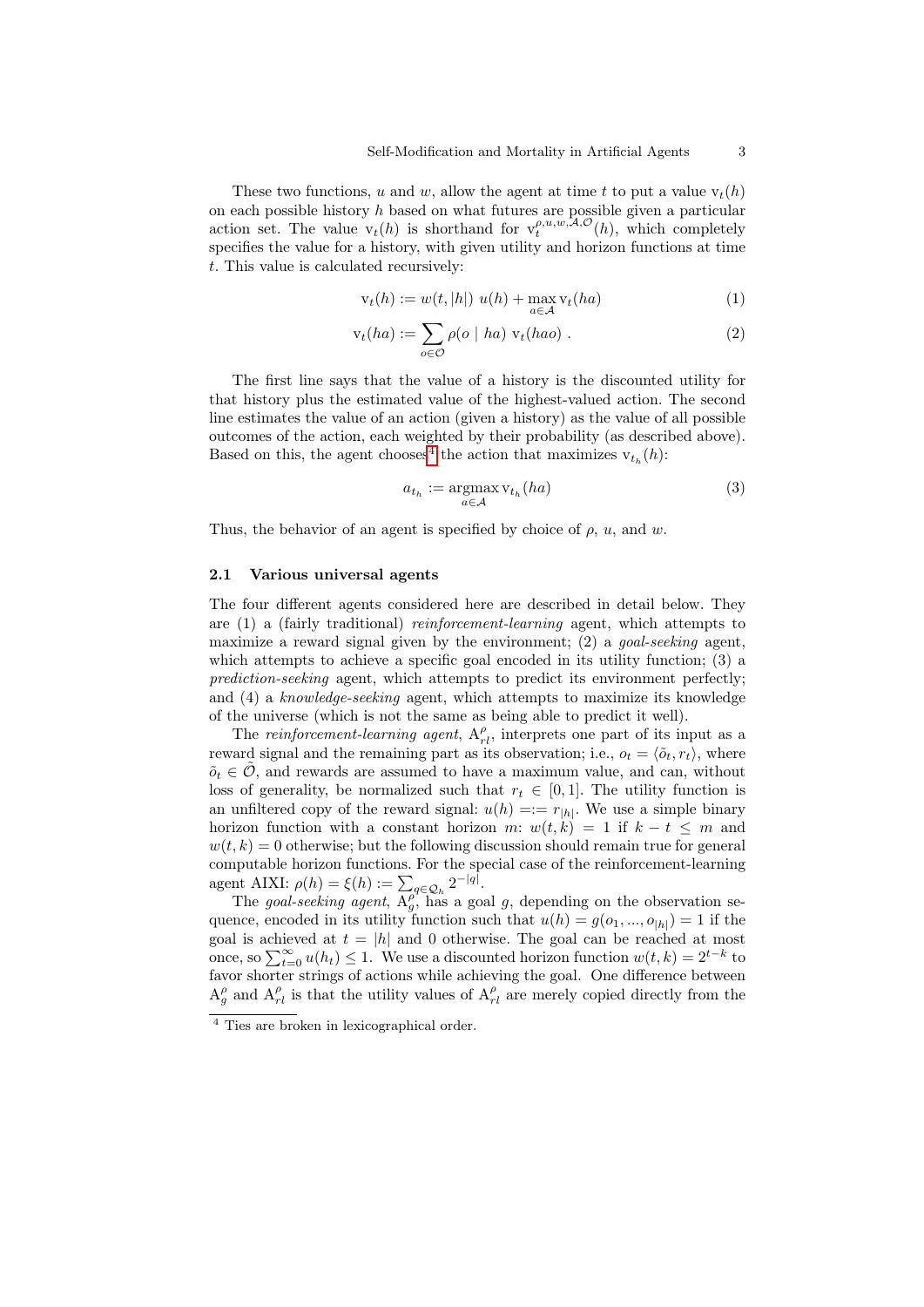environment, whereas the utility function of the  $A_g^{\rho}$  agent is built into the agent itself, can be arbitrarily complex, and does not rely on a special signal from the environment.

The *prediction-seeking agent*,  $A_p^{\rho}$ , maximizes its utility by predicting its observations, so that  $u(h) = 1$  if the agent correctly predicts its next observation  $o_t$ , and is 0 otherwise. The prediction  $\hat{o}_t$  is like Solomonoff induction [\[7,](#page-9-2)[8\]](#page-9-3) and is defined by  $\hat{o}_{t_h} := \max_{o \in \mathcal{O}} \rho(o \mid h)$ . The horizon function is the same as for  $A_{r_l}^{\rho}$ .

The knowledge-seeking agent,  $A_k^{\rho}$ , maximizes its knowledge of its environment, which is identical to minimizing  $\rho(h)$ , which decreases whenever universes in  $\mathcal{Q}_h$  fail to match the observation and are removed from  $\mathcal{Q}_h$ . (Since the true environment is never removed, its relative probability always increases.) Actions can be chosen intentionally to produce the highest number of inconsistent observations, removing programs from  $\mathcal{Q}_h$ —just as we, too, run experiments to discover whether our universe is one way or another.  $A_k^{\rho}$  has the following utility and horizon functions:  $u(h) = -\rho(h)$ , and  $w(t, k) = 1$  if  $k - t = m$  and is 0 otherwise. To maximize utility,  $A_k^{\rho}$  reduces  $\rho$  as much as possible, which means discarding as many (non-consistent) programs as possible, discovering with the highest possible probability which universe is the true one. Discarding the most probable programs results in the greatest reduction in  $\rho$ .

The *optimal agent*  $A^{\mu}$ . The four agents above are *learning* agents because they continually update their estimate of their universe from experience, but  $A^{\mu}$  does no learning: it knows the true (computable) program of the universe defined by  $\mu$  and can always calculate the optimal action, thus setting an upper bound against which the other four agents can be compared.

 $A^{\mu}$  is defined by replacing  $\rho$  in Equations [\(1](#page-2-1)[-3\)](#page-2-2) with the specific  $\mu$ . It is important to note that  $\rho$  is not replaced by  $\mu$  in the utility functions; e.g.,  $A_p^{\mu}$ must use  $\rho$  for its predictions of future inputs (to allow meaningful comparison with  $A_p^{\rho}$ ). Thus, if  $A_p^{\mu}$  and  $A_p^{\rho}$  take the same actions, they generate the same prediction errors.[5](#page-3-0)

A learning agent  $A_x^{\rho}$  is said to be *asymptotically optimal* [\[1\]](#page-9-0) if its performance tends towards that of  $A^{\mu}$ , meaning that for each history h, the learning agent's choice of action is compared with that of  $A^{\mu}$  given the same history, and its performance is measured in terms of the fraction of mistakes it makes. Thus, past mistakes have only have finite consequences. In other words, the agent is asymptotically optimal if the number of mistakes it makes tends towards zero.

# 3 Self-Modifiable agents  $A_{sm}^{\rho}$

The agents from the last section are incomputable and therefore fictional, but they are useful for setting theoretical upper bounds on any actual agent that might eventually appear. Therefore, we divide the agent into two parts to separate the fictional from the real. The fictional part of the agent,  $\mathcal{E}$ , is in essence a kind of oracle — one that can perform any infinite computation instantly. The real-world part of the agent, c, is the program (or rather, its textual description, or code), that  $\mathcal E$  executes; since c resides in the real world, it is modifiable. We

<span id="page-3-0"></span> $^5$  Note that there is only one environment in which the predictor makes no mistakes.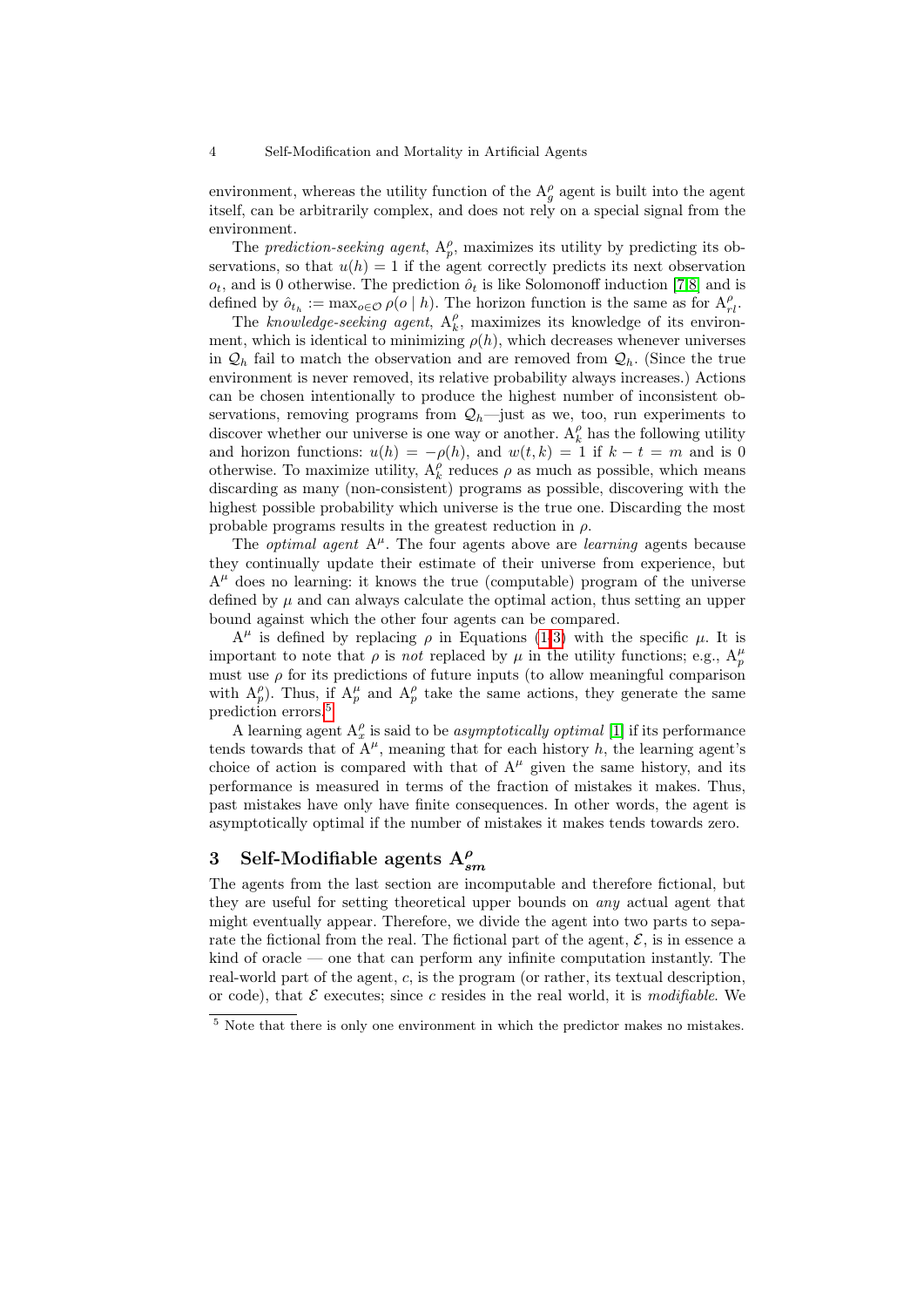

<span id="page-4-0"></span>Fig. 1. (a) The self-modifying agent outputs its own next code  $c_t$ , used at the next step as the agent's definition. (b) Like (a) but the environment has read-access to  $c_t$ .

first consider the situation where only the agent has access to its code (as in, for example, the Gödel Machine [\[6\]](#page-9-1)), and then we extend this to allow the environment read access. The theoretical implications of an oracle executing real, modifiable code are profound.

The self-modifying agent  $A_{sm}^{\rho}$  has two parts (see Fig. [1a](#page-4-0)): its formal description (its code)  $c_t \in \mathcal{C}$  and the code executor  $\mathcal{E}$ . The set  $\mathcal{C}$  contains all programs whose length (in the language of  $\mathcal{E}$ ) is less than a small, arbitrary value.<sup>[6](#page-4-1)</sup> The code executor takes a history h and a program  $c_{t-1}$ , and executes the latter to produce an output  $y_t = \langle a_t, c_t \rangle := \mathcal{E}(c_{t-1}, h)$  (with  $y_t \in \mathcal{Y} = \mathcal{A} \times \mathcal{C}$ ) composed of the next action  $a_t$  and new description  $c_t$ .

For the most part the initial program,  $c_0$ , simply consists of Eq.  $(1)$ ,  $(2)$ , and [\(3\)](#page-2-2); however, there is an essential difference: Eq. [\(3\)](#page-2-2) assumes that all decisions, including all future decisions, will be made by the same agent. But  $\mathbf{A}^\rho_{sm}$  cannot make this assumption and must instead compute the future actions that would be taken by different agents (i.e., different descriptions). Thus,  $c<sub>0</sub>$ , the initial agent program (written in the language of  $\mathcal{E}$ , as denoted by the » and « symbols) is:<sup>[7](#page-4-2)</sup>

<span id="page-4-3"></span>
$$
c_0(h) = \mathop{\rm argmax}_{y \in \mathcal{Y}} v_{t_h}(h, y);
$$
  

$$
v_t(h, y = \langle a, c \rangle) = \sum_{o \in \mathcal{O}} \rho(o \mid ha) \Big[ w(t, |h'|) \ u(h') + v_t(h', c(h')) \Big],
$$
  

$$
h' = hao \quad \ll \tag{4}
$$

The first line is Equation [\(3\)](#page-2-2) written as a function call in the language of  $\mathcal{E}$ ; the argument maximized is now the compound action,  $y = \langle a, c \rangle$ . This compound action is the output of the function call. The second line defines the function v, where  $\max_{y \in \mathcal{Y}}$  appears implicitly from the first line by recursive execution of c. It is a combination of both Equations  $(1)$  and  $(2)$ , but modified such that c, the

<span id="page-4-1"></span><sup>6</sup> We do not expect the length of the descriptions to be very large, (on the order of tens of kilobytes), but, for a more general agent, the set  $\mathcal{C}_t$  can grow with t.

<span id="page-4-2"></span><sup>&</sup>lt;sup>7</sup> Without loss of generality, the definitions of  $\rho, u, w, \mathcal{A}, \mathcal{O}$ , and  $\mathcal{C}$  are considered to be built in  $\mathcal E$ . The agent can still modify its code to replace their use by some other expression.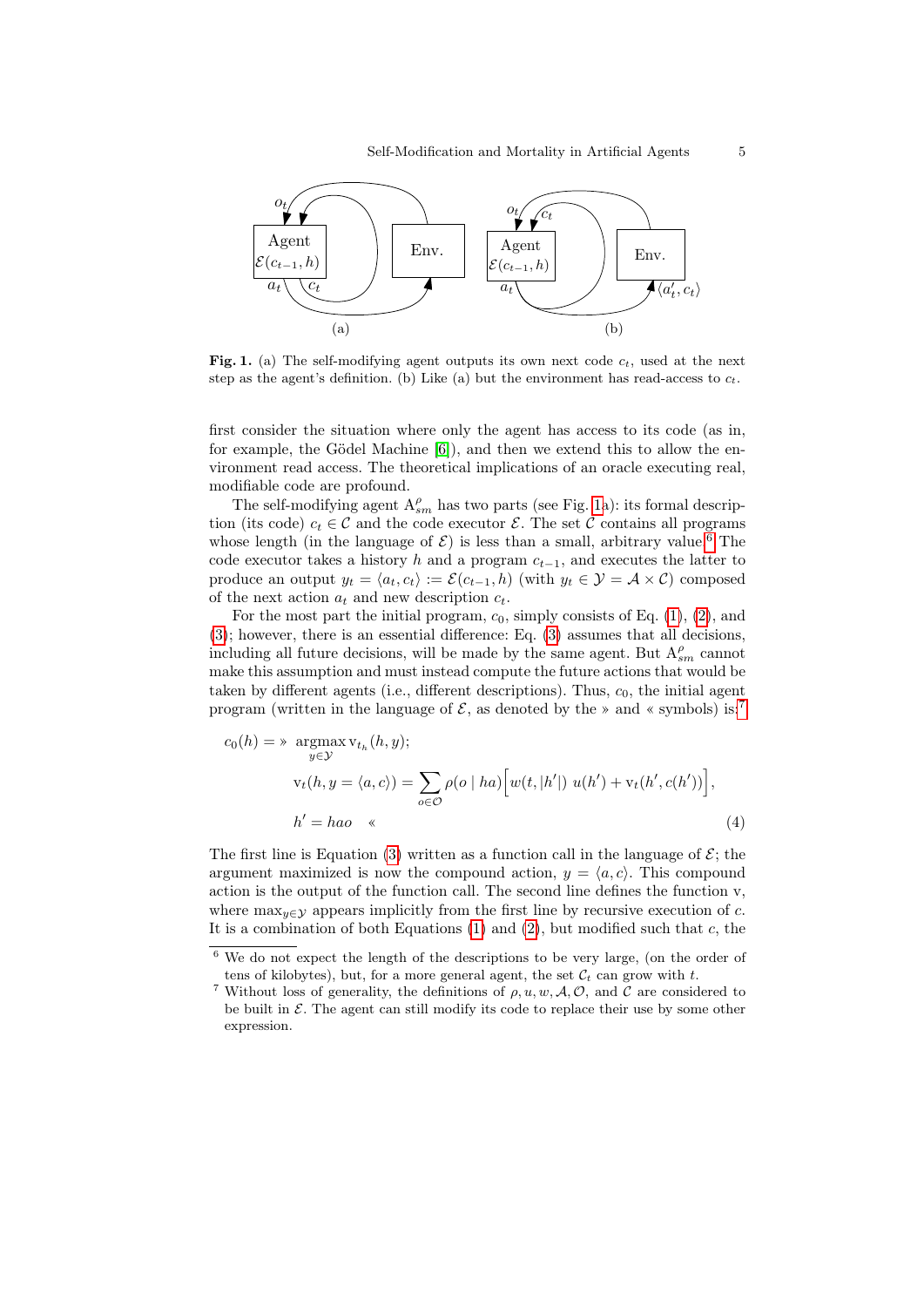program from the compound action, is used to generate the compound action at the next step. Note that  $c(h')$  should be viewed as the policy (mapping from histories to actions) of the *next* agent. The current agent considers all possible next agents (hence all possible next policies), and chooses the best one. In the case where  $y_t = \mathcal{E}(c_t)$  does not output any action (the output is invalid or the computation does not halt), a default action is taken instead  $y_t = \langle a_0, c_t \rangle$ , which leaves the description unchanged for the next step.

Though the code that generates the compound action may change from one step to the next, the future choices of action and observation,  $a$  and  $o$ , are *always* evaluated in terms of the current description, v, including its use of  $\rho, u$ , and w. In fact, this use of  $\rho, u$ , etc., might only be used for  $c_0$  and may be partially or entirely removed in subsequent steps and versions of  $c_t$ .

**Survival agent.** A "survival" agent,  $A_s^{\rho}$ , can now be defined. Its task is simply to keep its code from changing; Its utility function is  $u_t = 1 \Leftrightarrow c_t = c_0$  ( $u_t = 0$ ) otherwise), and its horizon function is the same as for  $A_{rl}^{\rho}$ . Thus, the agent maximizes utility by retaining its original definition for as many steps as possible.

# 3.1 Optimality of  $A_{sm}^{\rho}$  agents

If a possible future agent is suboptimal and makes uninformed choices, the value assigned to those choices by the current utility criterion will be low, and thus those self-modifications will not be chosen. In the case that a simplistic agent program leads to the highest expected rewards, the agent does not need to modify itself as it can simply emulate the simplistic agent and take the same actions. Since the agents cannot know with absolute certainty what the true environment is, replacing the current program with a more simplistic one can lead to poor performance in some of the environments consistent with the history.

## <span id="page-5-1"></span>**Statement 1**  $A_{sm}^{\rho}$  is optimal, w.r.t  $\rho$ , w and u.

Arguments. Suppose there exists a better agent program  $c^*$  of minimal description size  $K(c^*)^8$  $K(c^*)^8$  that yields better expected values with respect to  $\rho$ , w and u. If C grows with  $|h|$ , then once  $|h| \ge K(c^*)$ , then  $A_{sm}^{\rho}$  will consider the consequences of generating  $c^*$ , predict that it will yield better expected values, and will change its own definition to  $c^*$ .  $\Diamond$ 

Since  $A_{sm}^{\rho}$  can also simulate the optimal program in  $\mathcal C$  to choose the next action, it follows that  $A_{sm}^{\rho}$  is equivalent to the optimal program in C, without even needing to modify itself. (In fact, just as for AIXI, both  $A^{\rho}$  and  $A^{\rho}_{sm}$  could be considered optimal by definition, since they explicitly choose the best expected actions for a given criterion.) Therefore,  $A_{sm}^{\rho}$  may never need to modify  $c_0$ .

<span id="page-5-0"></span><sup>&</sup>lt;sup>8</sup> In general,  $K(x)$  is the Kolmogorov complexity [\[3\]](#page-9-4) of string x, which corresponds roughly to the length of the shortest program that can produce x. Here, by  $K(c^*)$ we mean to convey the length of the shortest program equivalent to  $c$ .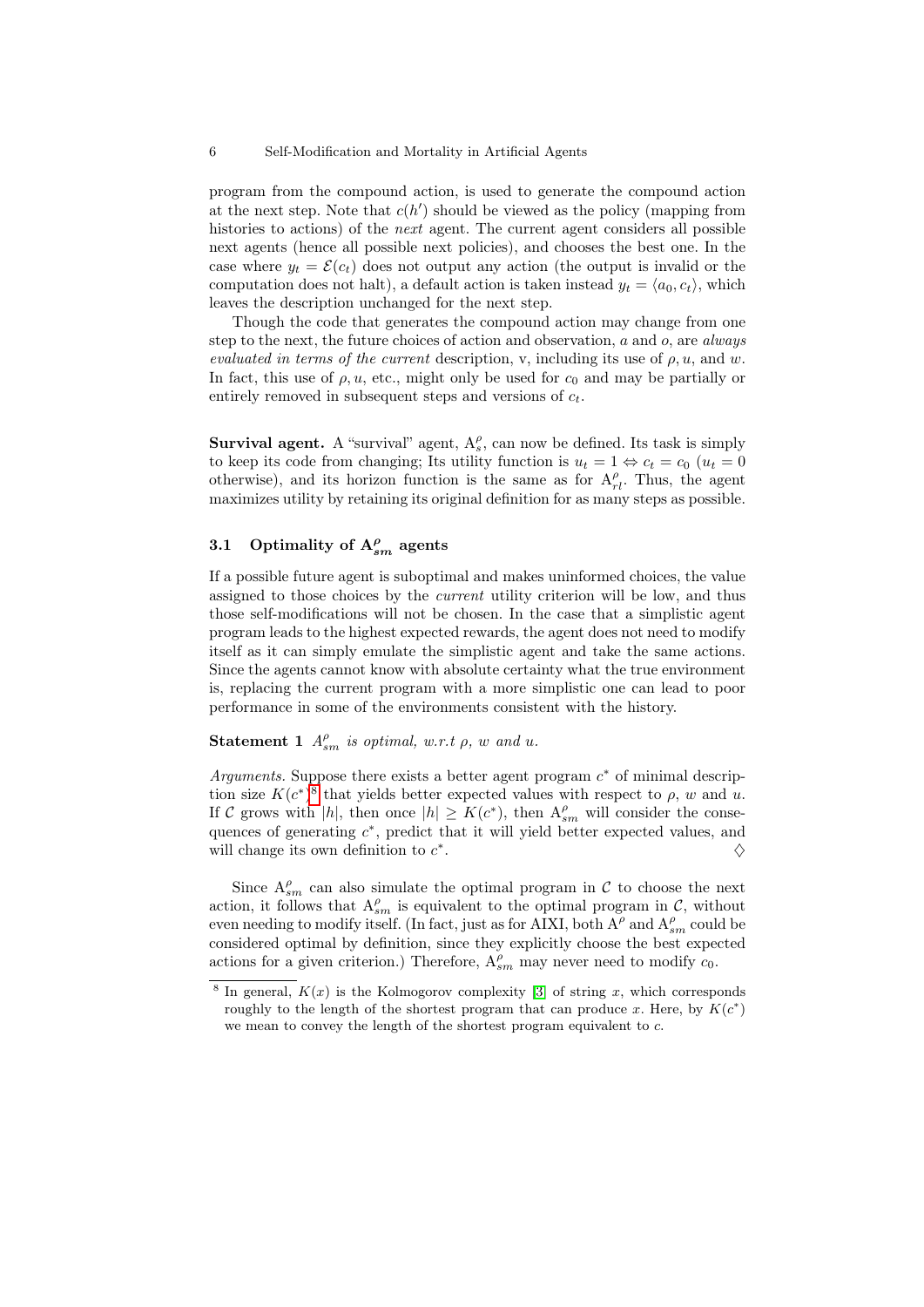By using Equation [\(4\)](#page-4-3), all the agents of section [2.1](#page-2-4) are redefined to be selfmodifiable, yielding  $A_{sm,rl}^{\rho}$ ,  $A_{sm,g}^{\rho}$ ,  $A_{sm,p}^{\rho}$ ,  $A_{sm,k}^{\rho}$ , and  $A_{sm,s}^{\rho}$ ; by statement [1,](#page-5-1) they are all optimal. Though a proof is lacking, we expect that, like AIXI the agent's behavior is balanced Pareto optimal [\[1\]](#page-9-0) with respect to  $\rho$ ,  $u$ , and  $w$ ; if an agent can behave better in one environment, this is necessarily counterbalanced with worse behavior in one or more environments.

Thus, if an intelligent agent has access to its own code, then such an agent, if defined following Equation [\(4\)](#page-4-3), will not decide to reduce its own optimality.

## 4 Embedded, Mortal AI

The last section introduced an agent connected to the real world through the code that executes it. As a first step we considered agents that could modify their own code. We now move another step closer to the real world: the environment should be able to read the agent's code.

In this section, the environment now sees the entire compound action, thus  $a_t = \langle a'_t, c_t \rangle \in \mathcal{A} = \mathcal{A}' \times \mathcal{C}$ , where  $a' \in \mathcal{A}'$  represents an action in the usual action space (see Fig. [1b](#page-4-0)).

The new initial agent program  $c_0$  for a step k is given by:

$$
c_0(h) = \mathcal{F} \underset{a \in \mathcal{A}}{\operatorname{argmax}} \, \mathbf{v}_{t_h}(h, a);
$$
\n
$$
\mathbf{v}_t(h, a = \langle a', c \rangle) = \sum_{o \in \mathcal{O}} \rho(o \mid ha) \Big[ w(t, |h'|) \ u(h') + \mathbf{v}_t(h', c(h')) \Big],
$$
\n
$$
h' = hao \quad \ll \tag{5}
$$

We now discuss the consequence of a particular scenario for all the defined agents. Imagine you are approached by a trusted scientist who promises you immortality and infinite bliss if you simply remove a certain part of your brain. He admits that you will be markedly less intelligent as a result, but you will be very happy for all eternity. Do you risk it? You may need to know that there still is a risk that it will not work. . .We call this the "Simpleton Gambit".

Reinforcement learning agent. First, we must note that the very notion of optimality generally used for non-modifiable agents [\[1\]](#page-9-0) becomes ill defined. This notion is for the optimal agent  $A^{\mu}$  to take the same actions as  $A^{\rho}$  and compare the differences in the values of the histories. Therefore, in order to minimize its mistakes, a self-modifiable agent should modify itself—on the very first step to be a "simpleton" agent  $\langle 0, c_{t-1} \rangle$ , which always takes action 0. To follow the same history, A<sup>µ</sup> must also produce action  $\langle 0, c_{t-1} \rangle$ , thus becoming a simpleton agent as well, after which  $A^{\mu}$  and  $A^{\rho}$  always choose the same actions, making  $A^{\rho}$  trivially optimal.

A new notion of optimality is needed. Unfortunately, we could not find one that is not somehow problematic. We therefore consider an informal notion of optimality: The agent that chooses to modify itself should be fully responsible for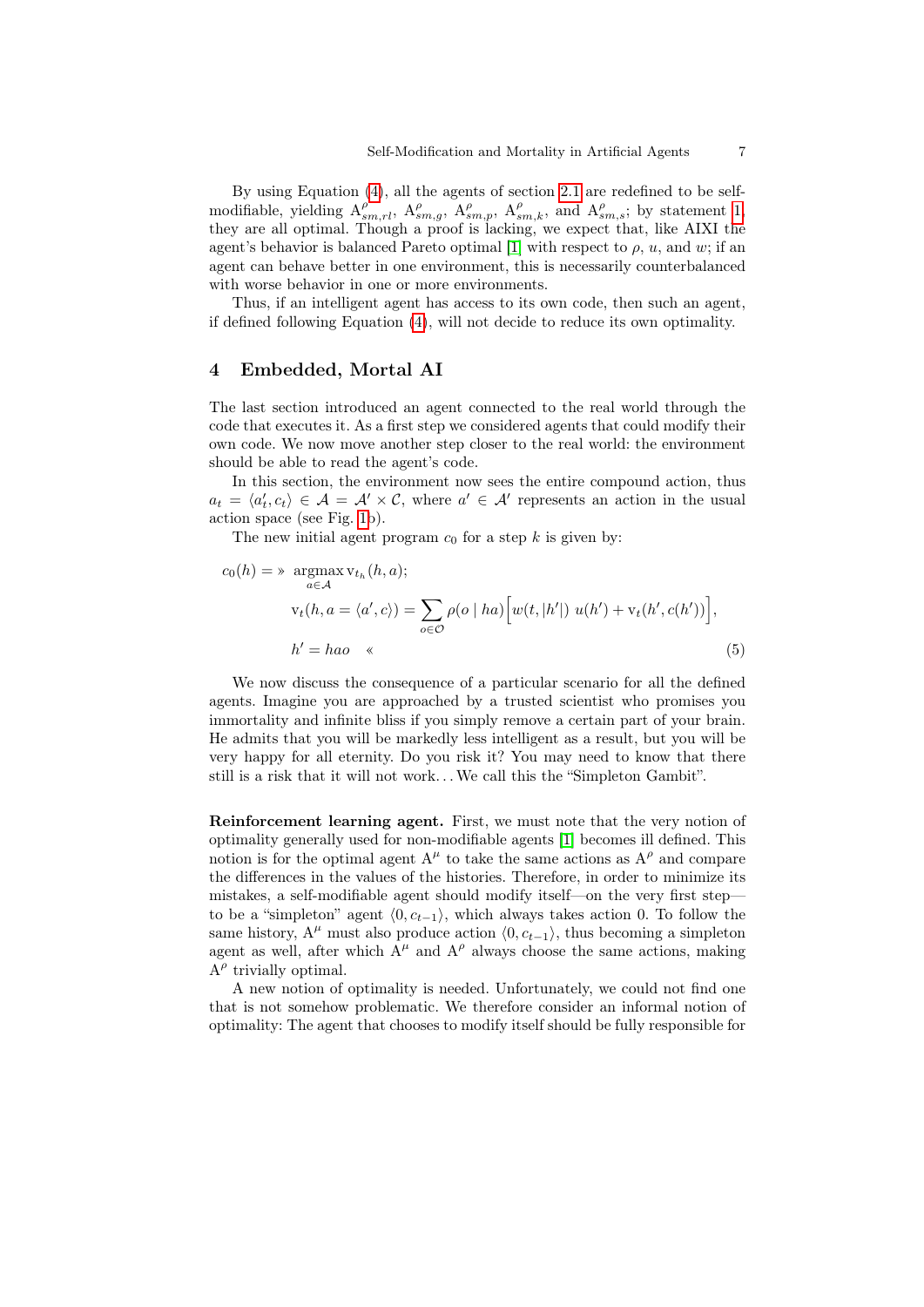#### 8 Self-Modification and Mortality in Artificial Agents

all the future mistakes it makes when compared to an agent that is not modified. This means  $A^{\mu}$  takes the same sequence of actions but does not modify itself when the learning agent does.

# **Statement 2** The  $A_{sm,rl}^{\rho}$  agent cannot be optimal in all environments.

Arguments. If the Simpleton Gambit is proposed to the  $A_{sm,rl}^{\rho}$  agent at each step, either it accepts or does not. If it never accepts, then it never achieves optimal behavior if the proposal is genuine. If it ever does choose the gambit but was deceived, it may fall into a trap and receive no reward for eternity because, as a simpleton,  $A_{sm,rl}^{\rho}$  can only take action 0, whereas  $A_{sm,rl}^{\mu}$  (which it is compared against) can still choose actions that might lead to high reward. Therefore, the  $A_{sm,rl}^{\rho}$  agent cannot be optimal in all environments.  $\diamondsuit$ 

# **Statement 3** The  $A_{sm,rl}^{\mu}$  and  $A_{sm,rl}^{\rho}$  agents accept the Simpleton Gambit.

Arguments. The case of  $A_{rl}^{\mu}$  is trivial, as it knows exactly which environment it is in: the agent obviously chooses to modify itself if and only if the deal is genuine.

For  $A_{rl}^{\rho}$ , let us suppose there is an environment  $q_A$  such that the agent that modifies itself to a simpleton agent  $\langle 0, c_{t-1} \rangle$  will receive a constant reward of 1 for eternity, and if it does not, then it continues to receive its normal reward, whose average is denoted  $\bar{r}$ . Assuming that the agent understands the proposal (i.e., that  $\rho(q_A)$ ) has a sufficiently high relative probability), one can compute bounds on the values of actions corresponding to accepting the deal or not at time  $t = |h| + 1$ :

$$
v_t(h \text{ yes}) \ge \sum_{k=t}^{\infty} w(t, k) \cdot 1 \cdot \rho(q_A) = m\rho(q_A)
$$
  

$$
v_t(h \text{ no}) \le \sum_{q \in \mathcal{Q}_h \setminus \{q_A\}} \sum_{k=t}^{\infty} w(t, k) \cdot 1 \cdot \rho(q) + \sum_{k=t}^{\infty} w(t, k) \cdot \bar{r} \cdot \rho(q_A)
$$
  

$$
= m(\rho(\mathcal{Q}_h) - \rho(q_A)) + m\bar{r}\rho(q_A)
$$

The agent takes the gambit when  $v_t(h \text{ yes}) > v_t(h \text{ no})$ , and thus when  $\rho(q_A) >$  $\rho(\mathcal{Q}_h)/(2 - \bar{r})$ , which is easily satisfied if  $\bar{r}$  is not too close to 1 (in which case the gambit is obviously less appealing). the gambit is obviously less appealing).

Goal-seeking agent. The case of the goal-seeking agent is a bit different, as it does not attempt to achieve infinite rewards.

**Statement 4** The  $A_{sm,g}^{\rho}$  agents accepts the Simpleton Gambit, for some goals.

Arguments. For the goal-seeking agent, suppose that environment  $q_A$  allows the agent to achieve its goal only if it modifies itself (though  $q_A$  may not exist for all possible goals).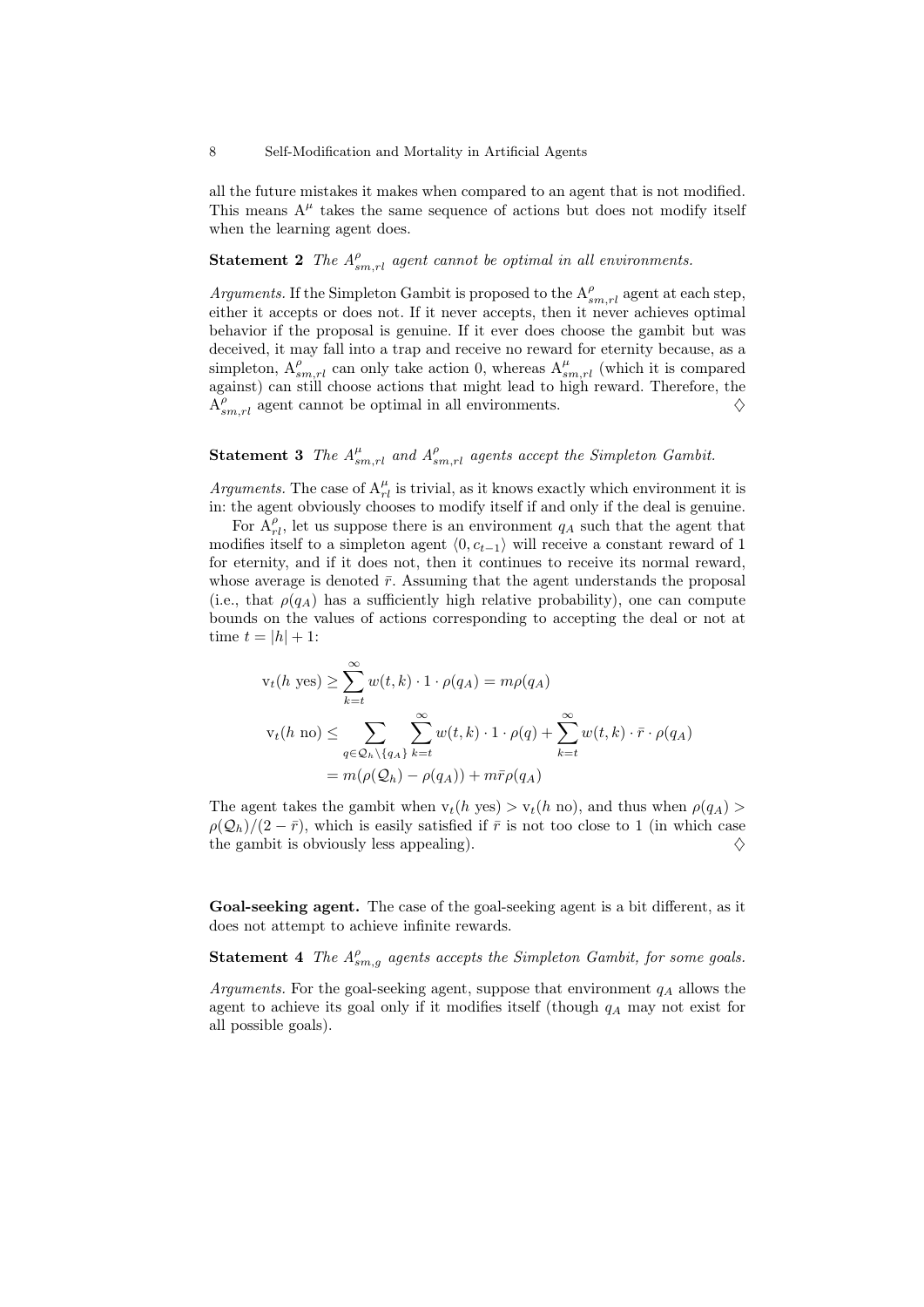Obviously, as  $A_{sm,g}^{\mu}$  knows the exact environment, it accepts the modification. The learning agent  $\mathbf{A}_{sm,g}^{\beta}$  can also see that none of its (non-modifying) actions have allowed it to achieve its goal. If it exhausts all such possibilities (more precisely, if the most probable environments allowing it to achieve its goals without self modification become inconsistent with the history), then those environments requiring self modification become most probable. That is, if  $\rho(q_A) > \rho(\mathcal{Q}_h)/2$ , then  $A_{\text{em}^{-}n}^{\rho}$  accepts the self modification. then  $A_{sm,rl}^{\rho}$  accepts the self modification.

**Prediction-seeking agent.** The environment  $q_A$  is defined here to be easily predictable if the agent modifies itself and highly complex otherwise. The nonlearning  $A_{sm,p}^{\mu}$  agent accepts the deal immediately, since better prediction (using  $\rho$ , not  $\mu$ ) achieves greater utility.

However, it is not clear whether the learning agent  $A_{sm,p}^{\rho}$  would also accept, because it can converge to optimal behavior even without modification. In fact, the prediction agent will always converges to optimal prediction after roughly  $-\log(\rho(Q_h))$  mistakes [\[2\]](#page-9-5). Furthermore, to identify the gambit with high probability, the agent must have good knowledge of the environment, and therefore might already be able to make sufficiently accurate predictions even without accepting the deal.

#### Knowledge-seeking agent.

**Statement 5** The self-modifying knowledge-seeking agent  $A_{sm,k}^{\rho}$  would accept the self modification.

Arguments. Here  $q_A$  is an environment that generates a highly complex observation sequence if the agent modifies itself, and a very simple one otherwise. The optimal agent  $A_{sm,k}^{\mu}$  will quickly modify itself so as to reduce  $\rho(Q_h)$ .

As for  $A_{sm,k}^{\rho}$ , suppose it does not modify itself for a long time, then  $\rho(\mathcal{Q}_h)$ converges to  $\rho(Q_1)$ , where  $Q_1$  is the set of environments consistent with  $q_A$  and no self modification. Once  $\rho(\mathcal{Q}_h) - \rho(\mathcal{Q}_1) < \epsilon$  is sufficiently small, the agent predicts that only a self modification can achieve knowledge gain greater than  $\epsilon$ , and would therefore modify itself; i.e., if any two environments in  $Q_1$  generating different observations both have a probability greater than  $\epsilon$ . different observations both have a probability greater than  $\epsilon$ .

### Survival agent.

#### Statement 6 The survival agent will not modify itself in any environment.

Arguments. The Simpleton Gambit cannot be posed to the survival agent, because it would entail a logical contradiction: In order to have maximum utility forever, the agent must become a simpleton. But the survival agent's utility is zero if it modifies itself.  $\Diamond$